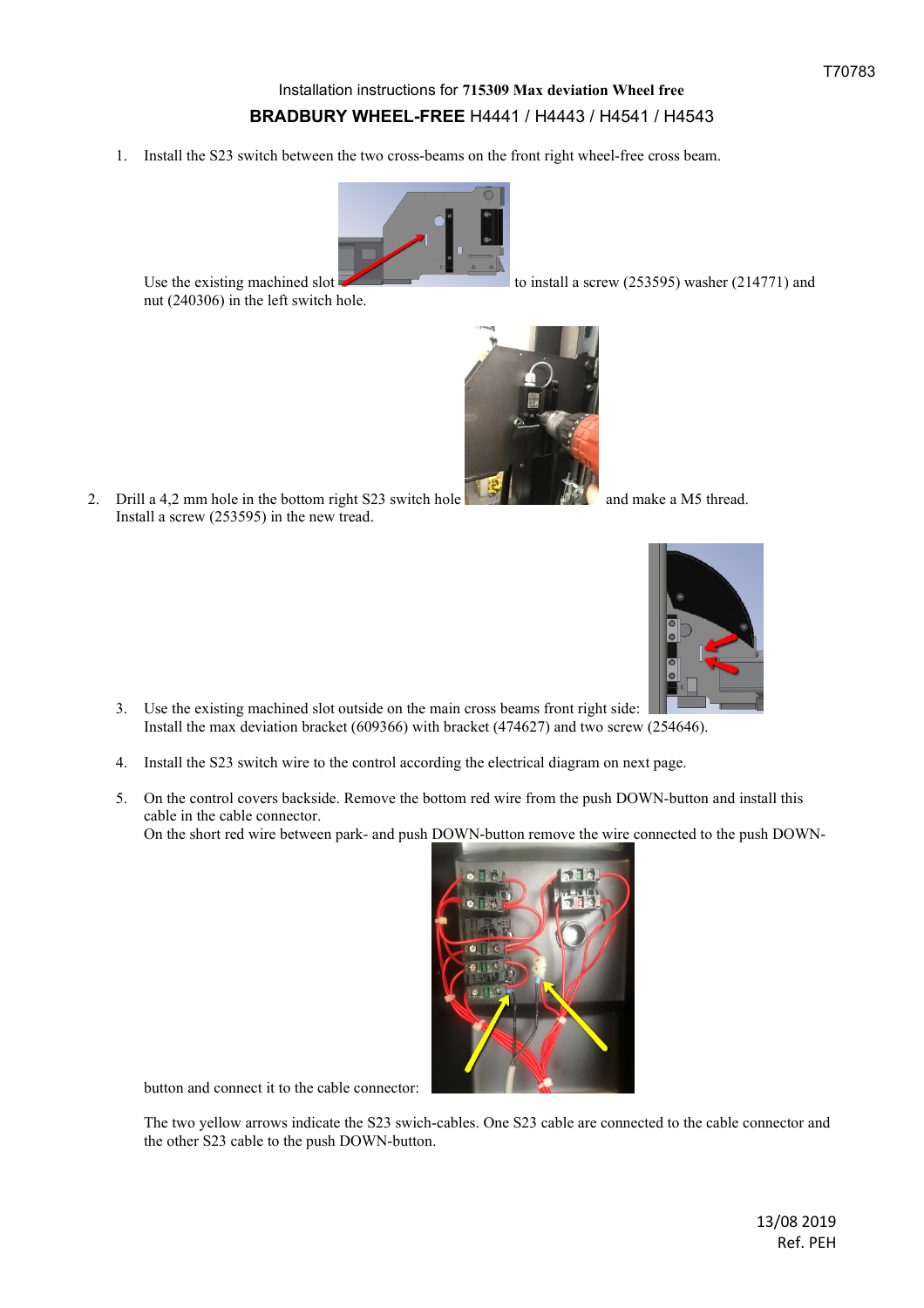

|         |                               |  | Nøgleskema – H4              |      |
|---------|-------------------------------|--|------------------------------|------|
|         | Project date $ 14.$ Mar. 2007 |  | T50529<br>Schematic nr.<br>. | Page |
| Printed | 09. Sep. 2019                 |  |                              |      |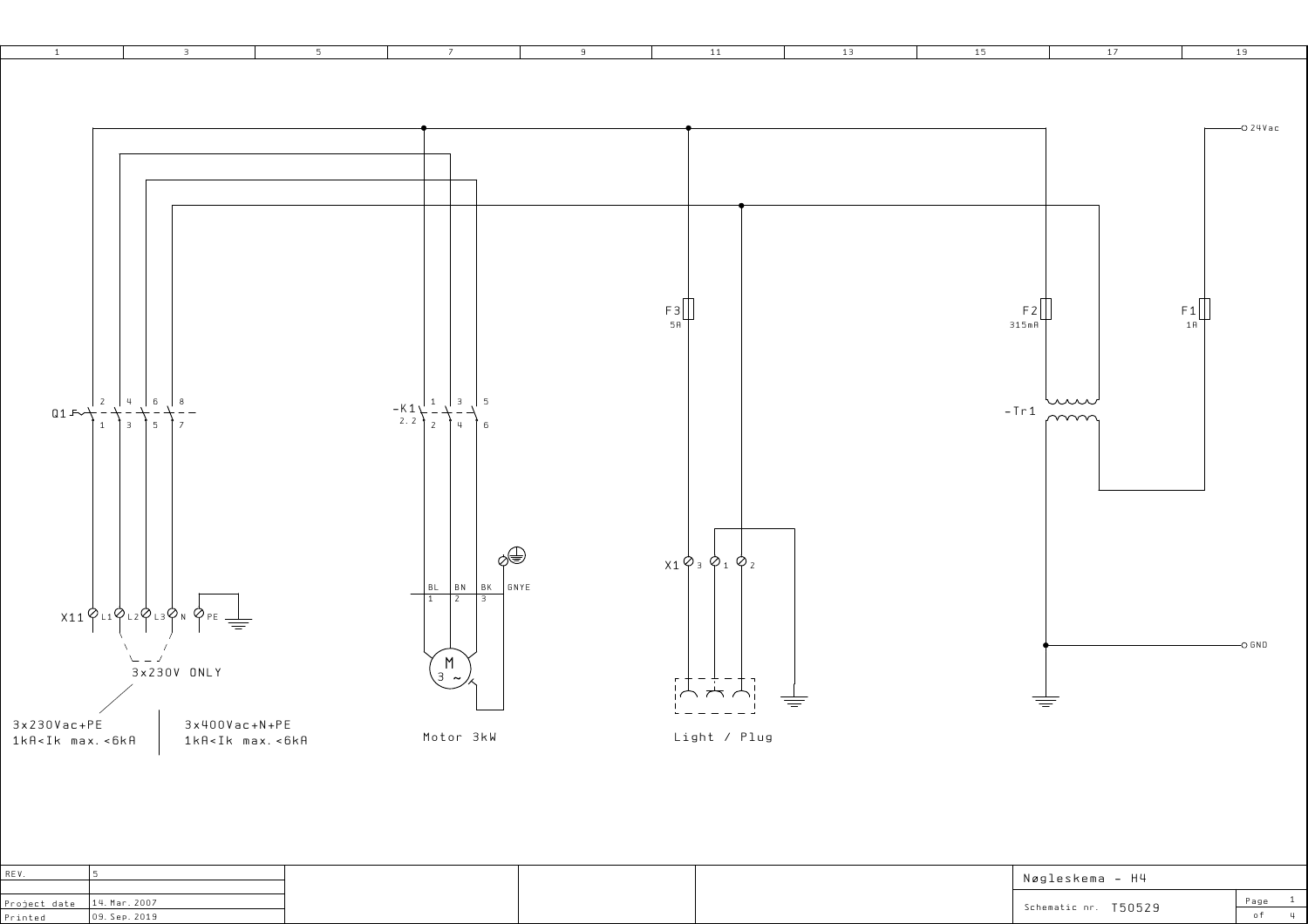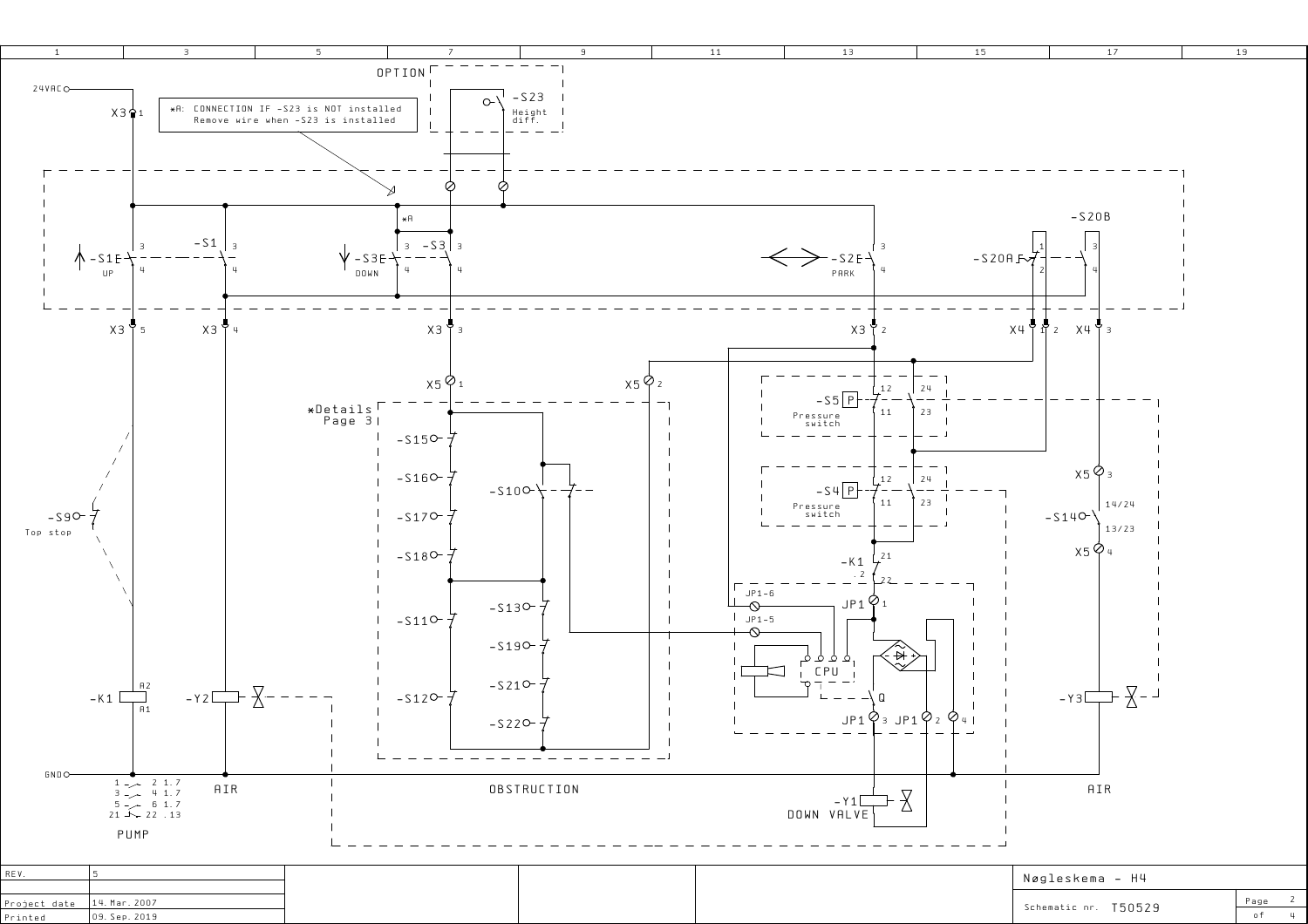

| Project date   14. Mar. 2007 |              |
|------------------------------|--------------|
| $D = 2 - 1 - 1$              | log saa 2010 |

Schematic nr. T50529

 $Page = 3$  $\overline{4}$  $o f$